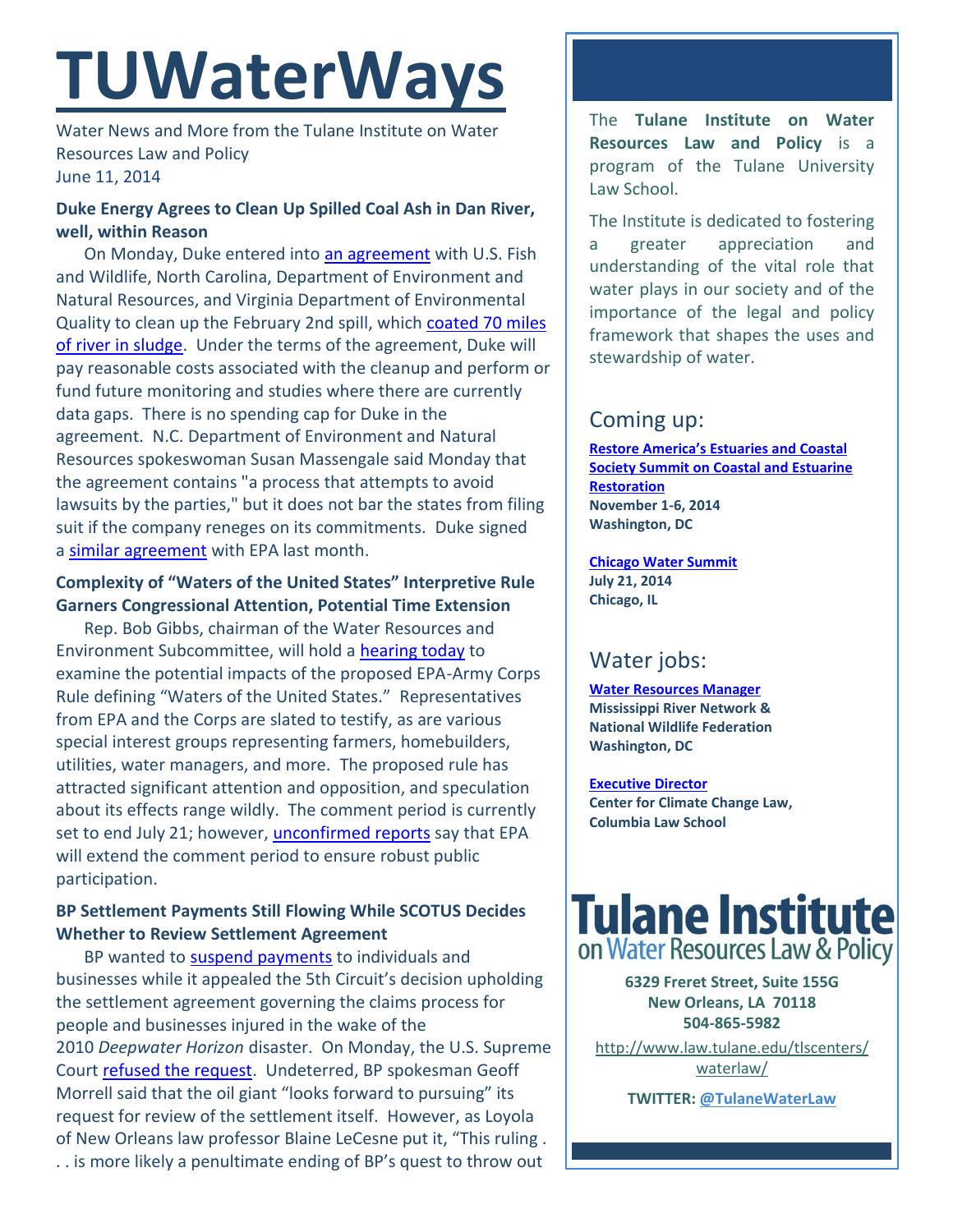the settlement." LeCesne said that BP could see all of the claims processed and paid by the time the Supreme Court hears the case, which is no guarantee.

#### **New York and Jersey Get \$920 Million to Fortify Against the Next Sandy**

In the wake of Hurricane Sandy, the ideas of how to prevent future destruction from similar storms started to flow en mass. So the Rebuild by Design competition, led by the U.S. Department of Housing and Urban Development, was created to find the best ideas. Now, nearly two years later, [winners were chosen](http://portal.hud.gov/hudportal/HUD?src=/press/press_releases_media_advisories/2014/HUDNo_14-063) for roughly \$1 billion in stormproofing coming to the area. Lower Manhattan will get a 16-foot, U-shaped levee to guard its edge. Staten Island's South Shore will get an underwater oyster shelf to slow storm surge and revive the marine ecology. And a new pier at Hunts Point in the Bronx, a critical hub that supplies much of the city's food, will be able to function and operate in the face of storms. Check out the [project renderings](http://www.gizmodo.in/news/NYC-Is-Actually-Building-These-Radical-Storm-Proofing-Systems/articleshow/36065206.cms) to get a better understanding of what will be built. More projects will be announced over time. Construction dates have yet to be set.

#### **Pres. Obama and Gov. Jindal Wield Their Mighty Pens across Water-Related Legislation**

Yesterday, President Obama [signed](http://www.whitehouse.gov/the-press-office/2014/06/10/remarks-president-signing-water-resources-reform-and-development-act-and) the Water Resources and Reform Development Act. This is the first time in seven years that a president has inked a water resources development bill. Until this seven year drought, Congress would typically pass these bills every two years. For the sake of [the aging infrastructure in](http://www.infrastructurereportcard.org/)  [the U.S.](http://www.infrastructurereportcard.org/), let's hope they get back on the two-year track.

Over the last week, Jindal signed two pieces of water-related legislation. First, against the advice of Attorney General Buddy Caldwell and legal scholars across the country, he signed the controversial SB 469, which will retroactively kill a coastal erosion lawsuit against 97 oil, gas, and pipeline companies and potentially other current and future suits. Officials [expect](http://www.theneworleansadvocate.com/news/9383128-171/jindal-signs-bill-that-would) to see motions to dismiss the flood protection authority and other oil spill cases based on SB 469 in the near future. In defending the legislation, [Jindal said that](http://gov.louisiana.gov/index.cfm?md=newsroom&tmp=detail&articleID=4566), "This bill will help stop frivolous lawsuits and create a more fair and predictable legal environment, and I am proud to sign it into law. It further improves Louisiana's legal environment by reducing unnecessary claims that burden businesses so that we can bring even more jobs to our state." (Full disclosure note: Institute director Mark Davis was one of those "legal scholars" urging a veto.)

On a brighter note and in a rare act of solidarity, the State legislature unanimously passed [an act](http://www.legis.la.gov/legis/ViewDocument.aspx?d=910133&n=SB75%20Enrolled) to ward off future encounters with the brain-eating amoebas. Gov. Jindal [signed the bill into law,](http://www.nola.com/politics/index.ssf/2014/06/bobby_jindal_brain-eating_amoe.html#incart_m-rpt-1) which sets a minimum amount of chlorine to be in all water systems in the state. Over the past year, the brain-eating amoebas have been found in St. Bernard and DeSoto Parish water systems and killed a St. Bernard Parish child.

### **Bake Sales and Lemonade Stands to Battle for Fundraising Supremacy Amid Local and State Government Regulation of Carwashes**

Ah, the carwash. A classic way to raise money with little upfront cost, a can-do attitude, and some elbow grease. Well, it appears that may be a thing of the past. The [arid west](http://www.mohavedailynews.com/news/drastic-times-require-drastic-measures/article_a225c342-da6d-11e3-9502-0019bb2963f4.html) has largely restricted or discouraged washing cars as a conservation measure. Now, Arlington is [cracking down](http://www.washingtonpost.com/local/education/arlington-cracks-down-on-carwash-fundraisers/2014/06/08/987f08b2-e832-11e3-8f90-73e071f3d637_story.html?tid=hpModule_99d5f542-86a2-11e2-9d71-f0feafdd1394) on the practice, except when in front of your home, in order to reduce urban pollution runoff into the Chesapeake Bay. While one carwash contributes little pollution, the sum of all the carwash fundraisers with their detergents, cleansers, and sprays do have an impact on the quality of the stormwater runoff. Government officials, however, see the regulation as an opportunity to teach kids about responsible ways to wash cars that won't pollute and are down playing the enforcement side of the equation.

#### **SCOTUS Finds that State Statutes of Repose Apply to Superfund Sites**

A statute of repose (decidedly not the title of an undiscovere[d Wallace Stegner](http://en.wikipedia.org/wiki/Angle_of_Repose_(novel)) novel) ends liability for a defendant after a specific period of time lapses from when the defendant stops doing the culpable act. The goal is to encourage timely filing of claims on the part of the plaintiff and give a defendant piece of mind after the period lapses. In a 7-2 [decision,](http://www.supremecourt.gov/opinions/13pdf/13-339_886a.pdf) the U.S. Supreme Court held that the Comprehensive Environmental Response, Compensation, and Liability Act (CERCLA) did not preempt state statutes of repose. In the underlying facts of the case, a North Carolina manufacturing facility owned shut down in 1987. Neighboring landowners went about their lives until the EPA informed them in 2009 that their well water was